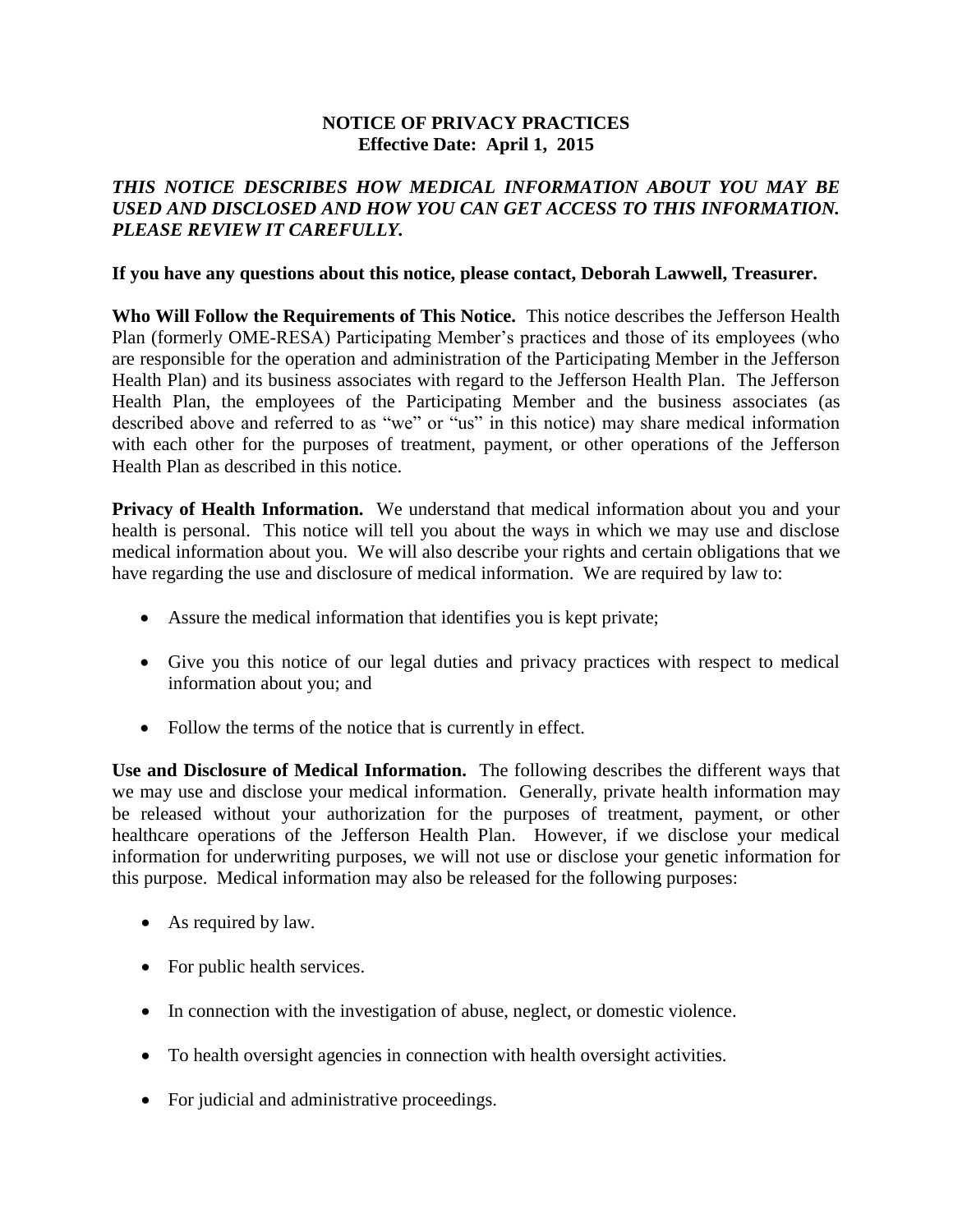- For law enforcement purposes.
- To coroners, medical examiners, and funeral directors with respect to decedents.
- For research if a waiver of authorization has been obtained.
- To prevent serious and imminent harm to the health or safety of a person or the public.
- For specialized governmental functions.
- For military and veterans' activities.
- For national security and intelligence.
- For protective services for the President and others.
- To the Department of the State to make medical suitability determinations.
- To correctional institutions and law enforcement officials regarding an inmate.
- For workers' compensation if necessary to comply with the laws relating to workers' compensation and other similar programs.

**Rights Regarding Medical Information.** You have the following rights regarding medical information that we maintain about you:

- Right to Inspect and Copy. You have the right to inspect and copy medical information that may be used to make decisions about you, including medical and billing records, but does not include psychotherapy notes. To inspect and copy medical information about you, you must submit your request in writing to the Treasurer, Fiscal Agent or Human Resources Designee. If you request a copy of this information, we may charge a fee for the costs of copying, mailing, or other supplies associated with your request. We may deny your request to inspect and copy in certain very limited circumstances, and if you are denied access to medical information, you may request that the denial be reviewed.
- Right to Amend. If you feel that medical information we have about you is incorrect or incomplete, you may ask us to amend the information. You have the right to request an amendment for as long as the information is kept by or for the Jefferson Health Plan. To request an amendment, your request must be made in writing and submitted to the Treasurer, Fiscal Agent or Human Resources Designee. In addition, you must provide a reason that supports your request. We may deny your request if it is not in writing or properly supported by a reason; or the information was not created by us; is not part of the medical record kept by the Jefferson Health Plan; is not part of the information that you would be permitted to inspect and copy; or is accurate and complete.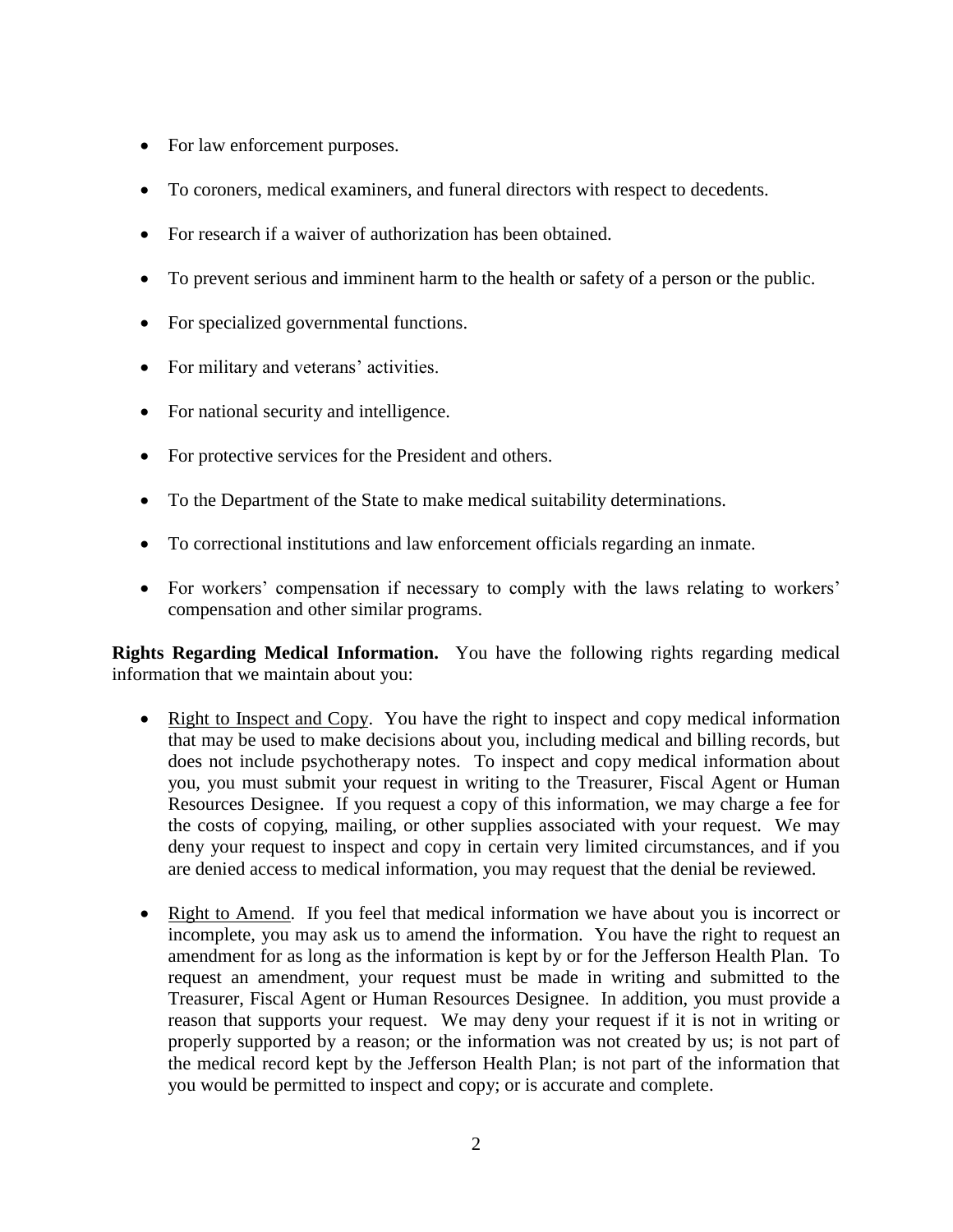- Right to an Accounting. You have the right to request an accounting of disclosures. This is a list of the disclosures we have made of medical information about you. To request this list, you must submit your request in writing to the Treasurer, Fiscal Agent or Human Resources Designee. Your request must state a time period that may not be longer than the 6 years prior to the date of your request. Your request must also indicate in what form you want the list (for example, on paper or electronically). The first list that you request within a 12-month period will be free. For additional lists, we may charge you for the cost of providing the list. We will notify you of the cost involved and you may choose to withdraw or modify your request before any cost is incurred.
- If we use or maintain an electronic health record ("EHR") with regard to your medical information, you have the right to receive an accounting of disclosures which includes all disclosures for purposes of payment, healthcare operations or treatment over the past 3 years, in accordance with the laws and regulations currently in effect. You have the right to access your medical information contained in an EHR and to direct us to send a copy of the EHR to a designated third party.
- Right to Request Restrictions. You have the right to request a restriction or limitation on the medical information that we use or disclose about you for treatment, payment, or healthcare operations. You also have the right to request a limit on the medical information that we disclose about you to someone who is involved in your care or the payment for your care. However, we are not required to agree to your request, except as described below. If we do agree, we will comply with your request unless the information is needed to provide you with emergency treatment. To request restrictions, you must make a written request to the Treasurer, Fiscal Agent or Human Resources Designee telling us what information you want to limit; whether you want to limit our use, disclosure or both; and to whom you want the limits to apply, for example disclosures to your spouse. We will also consider your request for restrictions if the disclosure is to a health plan for purposes of carrying out treatment, payment or healthcare operations and the medical information relates solely to treatment or services for which the healthcare provider has been paid out-of-pocket and in full, however, we are not required to agree to this request.
- Right to Request Confidential Communications. You have the right to request that we communicate with you about medical matters is a certain way or at a certain location, for example by mail or only at work. To request confidential communications, you must make your request in writing to the Treasurer, Fiscal Agent or Human Resources Designee and specify how or where you wish to be contacted. We will not ask you the reason for your request and will accommodate all reasonable requests.
- Right to a Paper Copy of This Notice. You have the right to a paper copy of this notice. You may ask us to give you a copy of this notice at any time. Even if you have agreed to receive this notice electronically, you are still entitled to a paper copy. You may obtain a copy of this notice by contacting the Treasurer, Fiscal Agent or Human Resources Designee.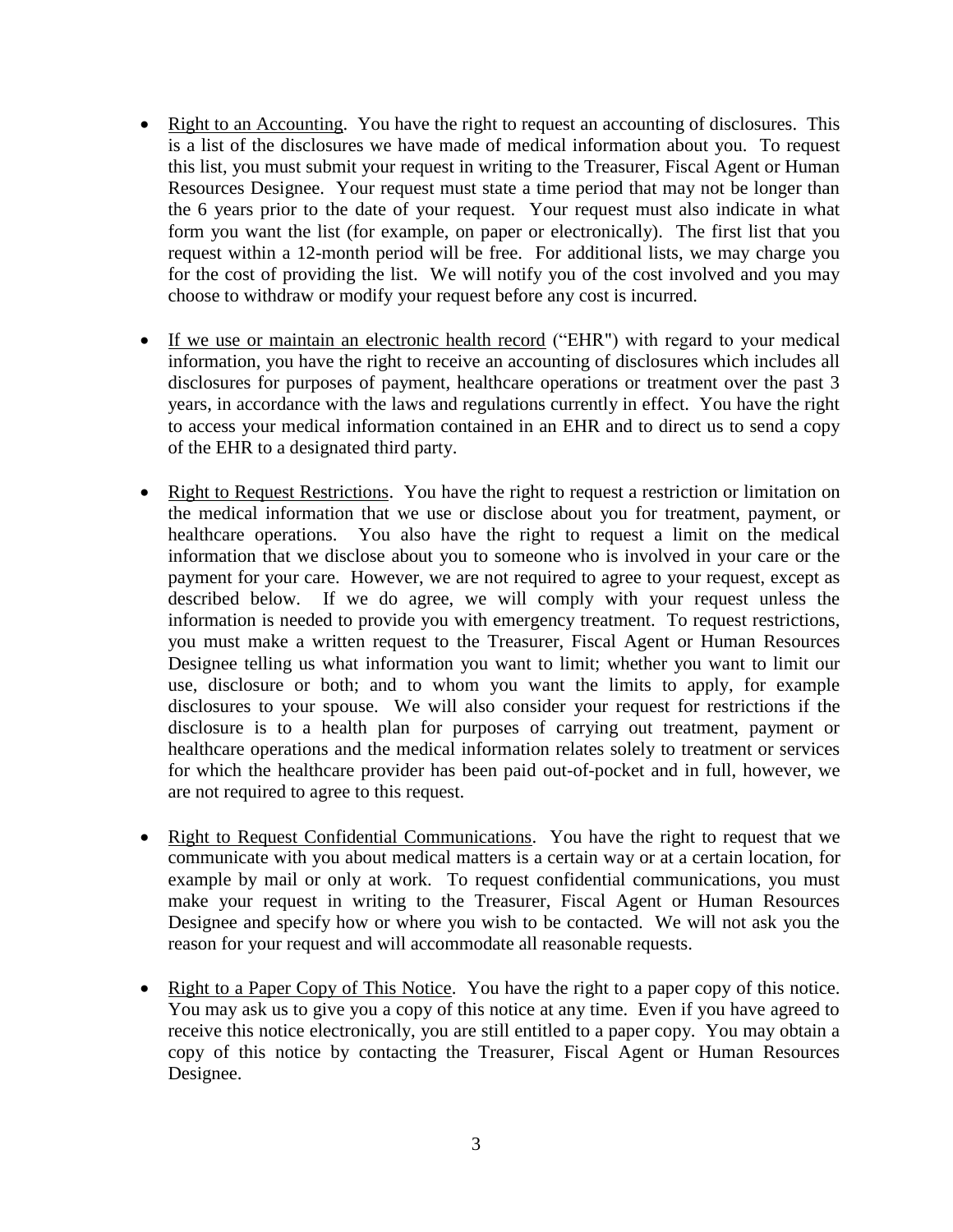• Right to Notice of a Data Breach. We are required to notify you upon an unauthorized disclosure of any unsecured medical information. The notice must be made within 60 days from when we become aware of the unauthorized disclosure and will include: (a) a brief description of the disclosure, including the date it occurred and the date it was discovered; (b) a description of the types of unsecured medical information disclosed or used during the breach; (c) steps you can take to protect yourself from potential harm; (d) a description of our actions to investigate the disclosure and mitigate any harm now and in the future; and (e) contact procedures (including a toll-free phone number) for affected individuals to find additional information. We will notify you in writing by first class mail (unless you have opted for electronic communications). However, if we have insufficient contact information for you, an alternative notice method (posting on a website, broadcast media, etc.) may be used.

**Changes to This Notice.** We reserve the right to make changes to this notice, and to make the revision or change applicable to medical information we already have about you. We will post a copy of the current notice in each building within the Jefferson Health Plan Participating Member's jurisdiction. We will notify you or any revisions or amendments within 60 days of the effective date of the revision or amendment.

**Complaints.** If you believe your privacy rights have been violated, you may file a complaint with the Jefferson Health Plan Participating Member. To file a complaint, please contact Deborah Lawwell, Treasurer. All complaints must be submitted in writing and must name the entity that is the subject of the complaint and describe any acts or omissions believed to be in violation of this notice. A complaint must be filed within 180 days of when you knew or should have known of the violation. You can also file a complaint with the Office for Civil Rights, U.S. Department of Health and Human Services, 200 Independence Avenue, S.W., Room 509F, HHH Building, Washington, D.C. 20201-0004, (800) 368-1019 or [http://hhs.gov/ocr/privacyhowtofile.htm.](http://hhs.gov/ocr/privacyhowtofile.htm) You will not be retaliated against for filing any complaint.

**Other Uses of Medical Information.** Other uses and disclosures of medical information not covered by this notice will be made only with your written permission. In addition, we cannot make a communication to you about a product or service which encourages you to purchase or use the product or service, or make any use or disclosure of your psychotherapy notes (where appropriate) without your authorization. If you provide us with permission to use or disclose medical information about you, you may revoke that permission in writing at any time. If you revoke your permission, we will no longer use or disclose medical information about you for the reason covered by your written authorization. However, we will not be able to take back any disclosures that we already made during any period in which your permission was in effect.

In addition, we are prohibited from receiving direct or indirect payments in exchange for your private medical information without your valid authorization. However, this prohibition does not apply if the purpose of the exchange is for: (a) public health activities; (b) research purposes (if the price charged reflects the cost of preparation and transmittal of the information); (c) your treatment; (d) health care operations related to the merger or consolidation of the Jefferson Health Plan Participating Member; (e) performance of services by a business associate on behalf